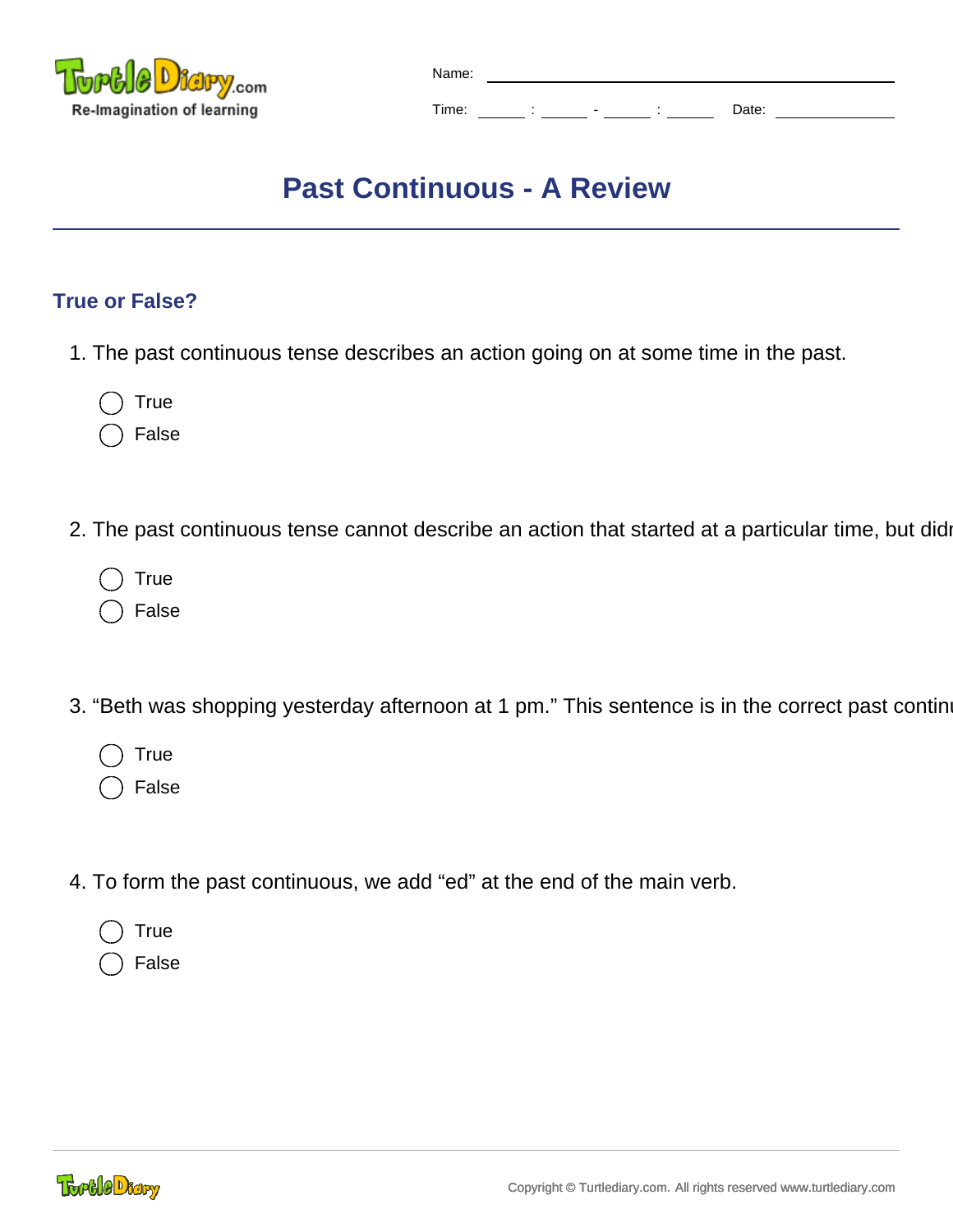- 5. In the past continuous tense, the conjugated auxiliary verb that goes with "I" is "was."
	- True
	- False
- 6. In the past continuous tense, the conjugated auxiliary verb that goes with "you" and "we" is "v
	- True
	- False
- 7. In the past continuous tense, the conjugated auxiliary verb that goes with "he," "she,", and "it,
	- True
	- False
- 8. The equation for forming the past continuous is: subject + auxiliary verb be (was, were) + ma
	- **True**
	- False
- 9. The auxiliary verb "**be**" is conjugated in the simple past tense.
	- **True**
	- False
- 10. To write a sentence in the past continuous, we add "ing" at the end of the verb.
	- True
	- False